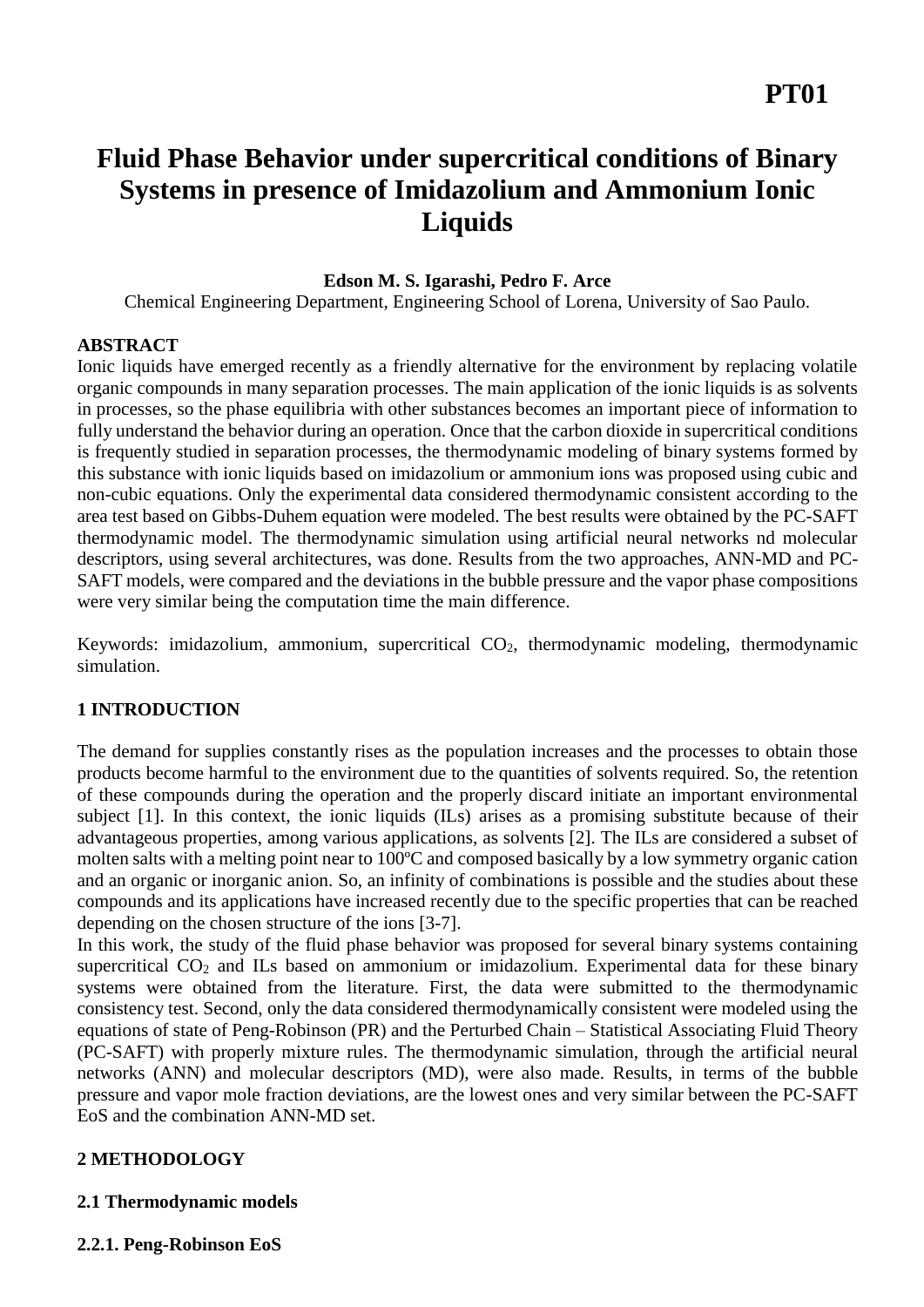The PR EoS [8] were combined with the classical van der Waals (vdW2) mixing rule that defines the energy and covolume constants of PR EoS, *a* and *b*:

$$
a = \sum_{i} \sum_{j} x_{i} x_{j} a_{ij} \; ; \; a_{ij} = \sqrt{a_{i} a_{j}} \left( 1 - k_{ij} \right) ; \; b = \sum_{i} \sum_{j} x_{i} x_{j} b_{ij} \; ; \; b_{ij} = \frac{1}{2} \left( b_{i} + b_{j} \right) \left( 1 - l_{ij} \right) \tag{1}
$$

where the crossed parameters,  $a_{ij}$  and  $b_{ij}$ , depend on pure components parameters and binary interaction parameters,  $k_{ij}$  and  $l_{ij}$ . Pure component parameters ( $a_i$  and  $b_i$ ) are calculated as presented in original work [8].

# **2.2.2. Perturbed Chain Statistical Associating Fluid Theory (PC-SAFT EoS)**

The PC-SAFT EoS [9,10] calculates the residual Helmholtz free energy,  $\tilde{a}^{res}$ , from the summation of three terms: a reference hard-sphere chain ( $\tilde{a}^{hc}$ ), a perturbation contribution,  $\tilde{a}^{per}$ , and associating contribution,  $\tilde{a}^{assoc}$ , where  $\tilde{a} = A/NkT$ . Conventional combining rules are used to determine the cross parameters:

$$
\sigma_{ij} = \frac{1}{2} \left( \sigma_{ii} + \sigma_{jj} \right) ; \quad \varepsilon_{ij} = \sqrt{\varepsilon_{ii} \varepsilon_{jj}} (1 - k_{ij})
$$
 (2)

where  $k_{ij}$  is the adjustable parameter which evaluates the interaction between molecules. The whole thermodynamic model can be seen in the literature [9,10].

#### **2.2 Thermodynamic consistency**

A thermodynamic consistency test based on Gibbs-Duhem equation (Eq. 3) were used, in order to increase the reliability of the data to be modeled [11,12]. The equation of state of Peng-Robinson associated to van der Walls mixing rule with one binary interaction parameter was combined to calculate the necessary variables. In this case, the integral test was used for being suitable for isothermal systems with very small fractions of the solute in the vapor phase under higher pressures [11].

$$
\int \frac{1}{Py_2} dP = \int \frac{(1-y_2)}{y_2(Z-1)} \frac{d\hat{\phi}_1}{\hat{\phi}_1} + \int \frac{1}{(Z-1)} \frac{d\hat{\phi}_2}{\hat{\phi}_2}
$$
(3)

Where each side of the equation 1 generates a term of the area that is correlated to calculate the area for each experimental data set, as shown in Eq. 4.

$$
A_P = \int \frac{1}{P y_2} dP , \qquad A_{\phi} = \int \frac{(1 - y_2)}{y_2 (Z - 1)} \frac{d \hat{\phi}_1}{\hat{\phi}_1} + \int \frac{1}{(Z - 1)} \frac{d \hat{\phi}_2}{\hat{\phi}_2}, \qquad \% \Delta A = 100. \left(\frac{A_{\phi} - A_P}{A_P}\right) \tag{4}
$$

The criterium adopted was that the experimental data set with %∆ A between -20% and 20% was considered thermodynamic consistent. Only the data considered thermodynamic consistent proceeded to the thermodynamic modeling.

#### **2.3 Thermodynamic modeling**

The most common method for the prediction of phase equilibria in systems with supercritical fluids is the application of an EoS.

(5)

From the isofugacity condition in the  $\phi$ - $\phi$  approach, the starting point for VLE calculation is:

$$
x_i \hat{\phi}_i^L(T, P, x_i) = y_i \hat{\phi}_i^V(T, P, y_i)
$$

Here the superscripts L and V represent liquid and vapor, respectively,  $y_i$  and  $x_i$  are the mole fraction of species *i* in the vapor and in the liquid phases and  $\hat{\phi}_i$  is the fugacity coefficient of species *i*. A cubic EoS can be used to obtain the fugacity coefficient in the vapor and liquid phases in terms of temperature, pressure, and concentration.

#### **2.4 Thermodynamic simulation**

The thermodynamic simulation was done by using the ANN [13] with different architectures combined with molecular descriptors (MD) [14] in order to improve the chemical descriptions of the binary systems. Thermodynamic properties of ILs are analyzed to study the capabilities of artificial neural networks (ANNs) to learn, test and predict the fluid phase behavior properties: bubble pressure and the vapor phase composition. For the ANN method developed in this research, the main learning variables are the critical properties of ILs (Pc, Tc, and w), temperature and liquid phase composition of the systems. All of these properties are considered as independent variables to define the fluid phase behavior of these binary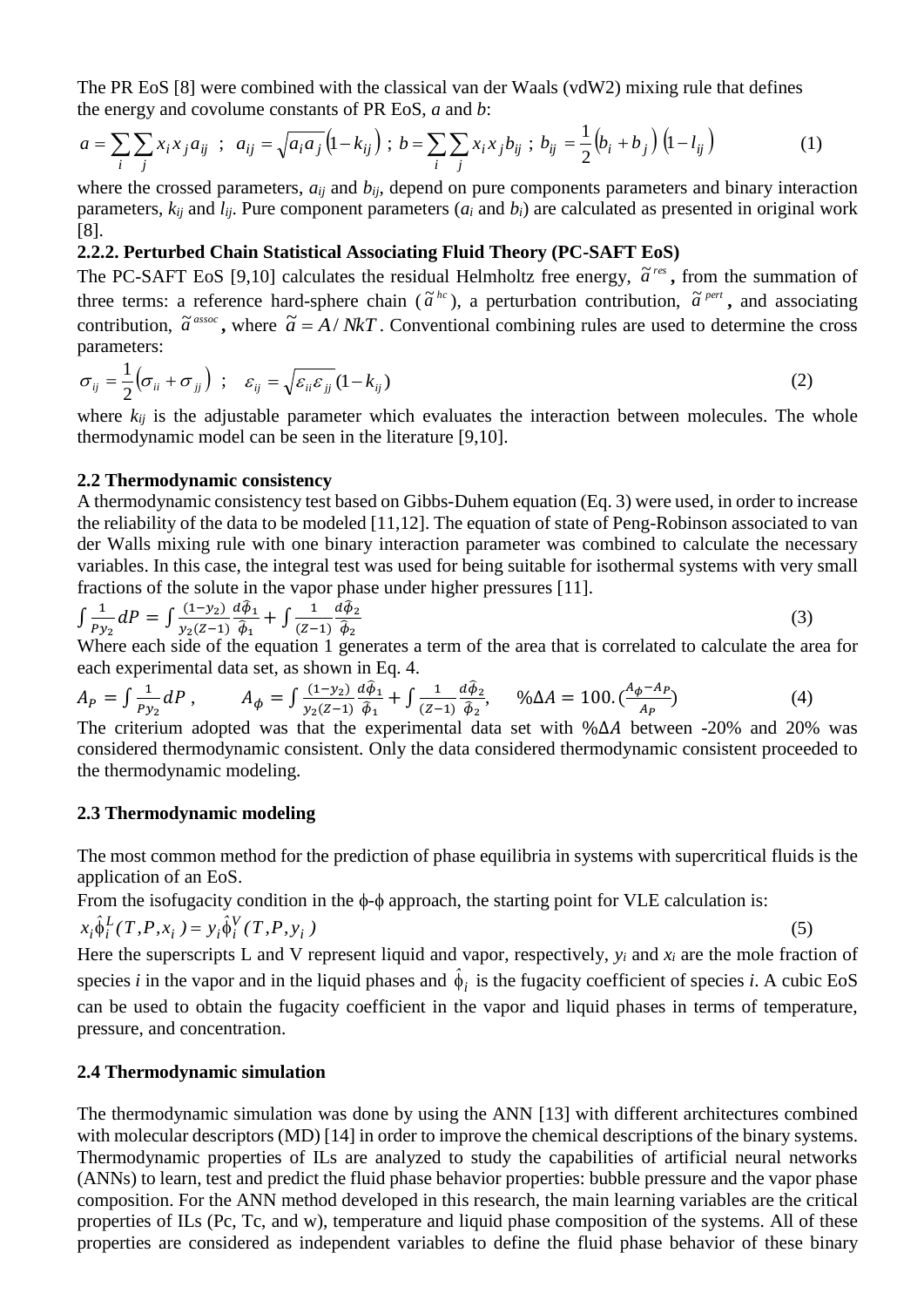systems:  $IL$  + supercritical  $CO<sub>2</sub>$ . To distinguish between the chemical characteristics of the ILs studied in this work, molecular descriptors were obtained from the computational chemistry (Dragon 7) and were also considered as independent variables. In this work, two types of the cation of ILs with several anions were studied. First, in accord to the molecular structure of the IL, it was found the SMILES code of each IL. Second, with the SMILE code known, there were obtained, using the Dragon 7, the numeric value for the selected molecular descriptors.

For learning, testing and predicting the fluid phase behavior properties of two cation types of ILs, a spreadsheet file (MS-Excel) with six worksheets, each one with special function, was used. The first, third and fifth worksheets for the learning, testing and predictions steps, respectively, contain the independent variables. The second, fourth and sixth worksheets for the learning, testing and prediction steps, respectively, contain the dependent variables. Data and number of data are different for the first, third and fifth worksheets. A computer program for three dependent variables, in MatLab, was developed by one of the authors that interact with each worksheet of the spreadsheet file. In this form, to obtain the best architecture, several network architectures were studied.

# **3 RESULTS**

The binary systems were composed by supercritical  $CO<sub>2</sub>$  and ILs. The ILs studied are shown in Table 1. The critical properties were obtained from the original work. In the cases that the information was not provided, it was calculated through the methods proposed by Valderrama and co-workers [15, 16], as shown in Table 2. The physical descriptions of the systems investigated in this study are shown in Table 3, where NP means the number of experimental points.

| Ionic liquids                                                  | Abbreviation             |
|----------------------------------------------------------------|--------------------------|
| 1-butyl-3-methylimidazolium dicyanamide                        | [C4min][DCA]             |
| 1-butyl-3-methylimidazolium bis(trifluoromethylsulfonyl)imide  | [C4mim][Tf2N]            |
| 1-ethyl-3-methylimidazolium hexafluorophosphate                | [emim][PF <sub>6</sub> ] |
| 1-hexyl-3-methylimidazolium hexafluorophosphate                | $[\text{hmin}][PF6]$     |
| 1-octyl-3-methylimidazolium tetrafluoroborate                  | [omin][BF <sub>4</sub> ] |
| N,n-diethyl-n-methyl-n-propylammonium bis(fluorosulfonyl)imide | [N1223][FSI]             |
| N-methyl-2-hydroxyethylammonium acetate                        | m-2-HEAA                 |
| N-methyl-2-hydroxyethylammonium formate                        | m-2-HEAF                 |
| 2-hydroxy ethylammonium acetate                                | <b>HEA</b>               |
| 2-hydroxy ethylammonium lactate                                | <b>HEL</b>               |
| Bis(2-hydroxyethyl)ammonium acetate                            | <b>BHEAA</b>             |
| Bis(2-hydroxyethyl)ammonium lactate                            | <b>BHEAL</b>             |
| 2-Hydroxy-N-(2-hydroxyethyl)-N-methylethanaminium acetate      | <b>HHEMEA</b>            |
| 2-Hydroxy-N-(2-hydroxyethyl)-N-methylethanaminium lactate      | <b>HHEMEL</b>            |
| 2-hydroxy ethylammonium formate                                | <b>HEF</b>               |
| 2-(2-hydroxy ethoxy) ammonium formate                          | <b>HEAF</b>              |
| 2-(2-hydroxy ethoxy) ammonium acetate                          | <b>HEAA</b>              |
| 2-(2-hydroxy ethoxy) ammonium lactate                          | <b>HEAL</b>              |
| Tri-(2-hidroxy ethyl) ammonium acetate                         | THEAA                    |
| Tri-(2-hidroxy ethyl) ammonium lactate                         | THEAL                    |

#### Table 1. imidazolium and ammonium ILs used in this work

| <b>Table 2.</b> Critical properties and acentric factor of the ILs for the binary systems |  |  |  |  |  |  |
|-------------------------------------------------------------------------------------------|--|--|--|--|--|--|
|-------------------------------------------------------------------------------------------|--|--|--|--|--|--|

|                                |        | PR EoS      |        | PC-SAFT EoS <sup>b</sup>     |                        |                          |                   |                    |  |  |
|--------------------------------|--------|-------------|--------|------------------------------|------------------------|--------------------------|-------------------|--------------------|--|--|
|                                | Tc     | $P_{\rm C}$ | W      | m/MW                         | $\sigma$               | $\varepsilon/\mathrm{k}$ | $k^{\text{A}\,B}$ | $\epsilon^{A B}/k$ |  |  |
| Component                      | K      | [MPa]       |        | $\lceil$ mol <sup>-1</sup> ] | $[10^{+10} \text{ m}]$ | $\mathbf{K}$             |                   | [K]                |  |  |
| $CO2$ <sup>[25]</sup>          | 304.21 | 7.38        | 0.2236 | 2.0514                       | 2.8145                 | 168.74                   |                   | $---$              |  |  |
| $[C4min][DCA]$ <sup>[17]</sup> | 782.96 | 2.44        | 0.8419 | 3.8052                       | 3.8052                 | 282.63                   | 1885.75           | 0.0291             |  |  |
| $[C4min][Tf2N]^{[17]}$         | 826.30 | 2.76        | 0.3004 | 3.4030                       | 3.3128                 | 265.74                   | 1956.81           | 0.0415             |  |  |
| [emim][PF6] <sup>[15]</sup>    | 663.50 | 1.95        | 0.6708 | 3.9007                       | 4.0921                 | 268.81                   | 2029.74           | 0.0218             |  |  |
| [hmim][PF6] <sup>[15]</sup>    | 754.30 | 1.55        | 0.8352 | 3.8457                       | 3.4051                 | 354.38                   | 2053.68           | 0.0512             |  |  |
| [omim][BF4] <sup>[15]</sup>    | 726.10 | 1.60        | 0.9954 | 4.1541                       | 3.1345                 | 327.18                   | 2156.79           | 0.0408             |  |  |
| $[N1223][FSI]^{[21]}$          | 1059.8 | 4.22        | 0.3563 | 4.5270                       | 3.8712                 | 352.75                   | 2212.84           | 0.0316             |  |  |
| m-2-HEAA <sup>[22]</sup>       | 715.66 | 3.33        | 0.9836 | 4.7107                       | 4.2130                 | 315.60                   | 2215.60           | 0.0364             |  |  |
| $m-2$ -HEAF <sup>[22]</sup>    | 698.95 | 4.14        | 0.9359 | 5.1352                       | 4.0135                 | 328.54                   | 2083.58           | 0.0515             |  |  |
| $HEA^a$                        | 699.20 | 4.14        | 0.9359 | 5.7458                       | 3.8720                 | 339.48                   | 2063.45           | 0.0454             |  |  |
| HEL <sup>a</sup>               | 812.60 | 3.94        | 1.3579 | 5.2152                       | 3.9711                 | 312.67                   | 2138.70           | 0.0592             |  |  |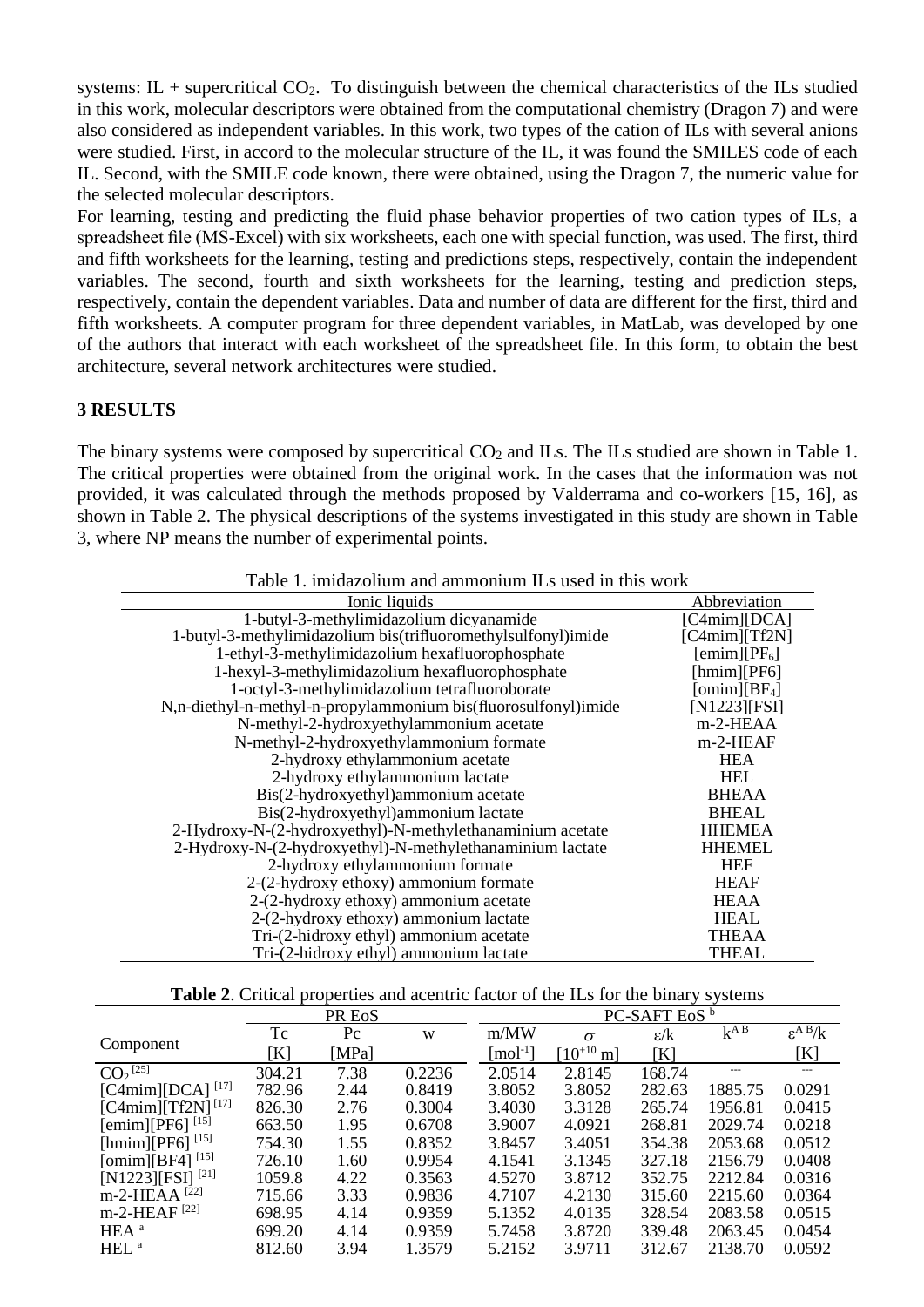| BHEAA <sup>a</sup>                                                                                                                                                                                          | 829.30 | 3.18 | 1.4044 | 6.1385 | 4.1341 | 329.79 | 2215.11 | 0.0434 |
|-------------------------------------------------------------------------------------------------------------------------------------------------------------------------------------------------------------|--------|------|--------|--------|--------|--------|---------|--------|
| BHEAL <sup>a</sup>                                                                                                                                                                                          | 946.90 | 3.06 | 1.7485 | 5.3120 | 3.7954 | 348.74 | 2186.93 | 0.0522 |
| HHEMEA <sup>a</sup>                                                                                                                                                                                         | 828.70 | 3.00 | 1.3799 | 5.7745 | 3.4358 | 322.78 | 2089.48 | 0.0615 |
| HHEMEL <sup>a</sup>                                                                                                                                                                                         | 946.70 | 2.89 | 1.7149 | 6.4974 | 4.4910 | 340.45 | 2122.53 | 0.0545 |
| HEF <sup>a</sup>                                                                                                                                                                                            | 571.30 | 4.96 | 0.8477 | 5.9412 | 3.8922 | 372.84 | 2092.43 | 0.0563 |
| HEAF <sup>a</sup>                                                                                                                                                                                           | 645.60 | 3.66 | 0.9187 | 5.6182 | 4.1608 | 342.74 | 1989.72 | 0.0574 |
| $HEAA^a$                                                                                                                                                                                                    | 770.10 | 3.20 | 1.0138 | 7.8523 | 4.4501 | 334.85 | 2136.25 | 0.0489 |
| HEAL <sup>a</sup>                                                                                                                                                                                           | 883.10 | 3.07 | 1.4074 | 7.3412 | 3.8713 | 343.70 | 2268.39 | 0.0436 |
| THEAA <sup>a</sup>                                                                                                                                                                                          | 946.10 | 2.85 | 1.7229 | 8.6162 | 3.7616 | 344.63 | 2165.33 | 0.0540 |
| THEAL <sup>a</sup>                                                                                                                                                                                          | 1071.7 | 2.74 | 1.9075 | 8.3108 | 4.3015 | 373.96 | 1996.75 | 0.0632 |
| $\mathbf{A} \cap \mathbf{A}$ , and $\mathbf{A} \cap \mathbf{A}$ , and $\mathbf{A} \cap \mathbf{A}$ , and $\mathbf{A} \cap \mathbf{A}$ , and $\mathbf{A} \cap \mathbf{A}$ , and $\mathbf{A} \cap \mathbf{A}$ |        |      |        |        |        |        |         |        |

66 na and co rkers [15,16  $\mathsf{k}$  $\alpha$  and  $\cos$ <sup>a</sup>Calculated in this work using the method proposed by Valderrama and coworkers [15,16]

<sup>b</sup> All PC-SAFT pure component parameters were calculated in this work

| Table 3. Physical characteristics of the binary systems studied in this work |  |  |  |  |  |
|------------------------------------------------------------------------------|--|--|--|--|--|
|------------------------------------------------------------------------------|--|--|--|--|--|

| System                | NP | $\Delta T$ [K]          | $\Delta P$ [MPa] | $\Delta x_1$      | Ref.              |
|-----------------------|----|-------------------------|------------------|-------------------|-------------------|
|                       |    | $CO2$ + imidazolium ILs |                  |                   |                   |
| $CO2 + [C4min][DCA]$  | 40 | $293.4 - 363.2$         | $1.02 - 73.64$   | $0.2000 - 0.6010$ | [17]              |
| $CO2 + [C4min][Tf2N]$ | 68 | $292.6 - 363.3$         | $0.63 - 49.99$   | $0.2310 - 0.8010$ | $[17]$            |
| $CO2 + [emim][PF6]$   | 70 | $313.0 - 352.9$         | $1.49 - 97.10$   | $0.1040 - 0.619$  | [18]              |
| $CO2 + [hmin][PF6]$   | 97 | $298.3 - 363.6$         | $0.64 - 94.60$   | $0.0980 - 0.7270$ | [19]              |
| $CO2 + [omim][BF4]$   | 91 | $308.2 - 363.3$         | $0.57 - 85.80$   | $0.1005 - 0.7523$ | [20]              |
|                       |    | $CO2$ + ammonium ILs    |                  |                   |                   |
| $CO2 + [N1223][FSI]$  | 36 | $298.2 - 343.2$         | $0.01 - 1.90$    | $0.0020 - 0.3540$ | [21]              |
| $CO2 + m-2-HEAA$      | 42 | $312.3 - 363.6$         | $0.84 - 80.50$   | $0.1570 - 0.5000$ | $[22]$            |
| $CO2 + m-2-HEAF$      | 80 | $293.2 - 363.4$         | $0.49 - 52.91$   | $0.0570 - 0.5340$ | $[22]$            |
| $CO2 + HEA$           | 18 | $298.2 - 328.2$         | $0.12 - 1.54$    | $0.0081 - 0.1442$ | [23]              |
| $CO2 + BHEAA$         | 18 | $298.2 - 328.2$         | $0.13 - 1.52$    | $0.0074 - 0.1076$ | $[23]$            |
| $CO2 + HHEMEA$        | 18 | $298.2 - 328.2$         | $0.12 - 1.54$    | $0.0024 - 0.0761$ | [23]              |
| $CO2 + HEL$           | 18 | $298.2 - 328.2$         | $0.13 - 1.56$    | $0.0034 - 0.1056$ | $[23]$            |
| $CO2 + BHEAL$         | 18 | $298.2 - 328.2$         | $0.12 - 1.60$    | $0.0035 - 0.0835$ | $[23]$            |
| $CO2 + HHEMEL$        | 18 | $298.2 - 328.2$         | $0.15 - 1.56$    | $0.0027 - 0.0776$ | [23]              |
| $CO2 + HEF$           | 27 | $303.0 - 323.0$         | $0.44 - 10.01$   | $0.0271 - 0.3083$ | $[24]$            |
| $CO2 + HEA$           | 24 | $303.0 - 323.0$         | $0.89 - 10.98$   | $0.0316 - 0.4009$ | $[24]$            |
| $CO2 + HEL$           | 24 | $303.0 - 323.0$         | $0.78 - 10.09$   | $0.0260 - 0.2422$ | [24]              |
| $CO2 + THEAA$         | 24 | $303.0 - 323.0$         | $1.03 - 10.12$   | $0.0345 - 0.2561$ | [24]              |
| $CO2 + THEAL$         | 21 | $303.0 - 323.0$         | $0.96 - 8.47$    | $0.0835 - 0.4617$ | [24]              |
| $CO2 + HEAF$          | 21 | $303.0 - 323.0$         | $0.66 - 8.52$    | $0.0202 - 0.1907$ | [24]              |
| $CO2 + HEAD$          | 24 | $303.0 - 323.0$         | $0.76 - 7.67$    | $0.0680 - 0.4860$ | [24]              |
| $CO2 + HEAL$          | 21 | $303.0 - 323.0$         | $1.24 - 8.50$    | $0.0559 - 0.2640$ | $\left[24\right]$ |

# **3.1 Thermodynamic modeling and simulation.**

In Table 4, the SMILES codes for the imidazolium and ammonium ILs used for studying the fluid phase behavior of binary systems at high-pressures, are shown. In Table 5, the selected molecular descriptors are briefly described. This table shows the blocks and sub-blocks to which the molecular descriptor belongs. Numerical values for the molecular descriptors of the imidazolium and ammonium ILS, calculated by the Dragon using the SMILES codes, are shown in Table 6.

**Table 4.** SMILES codes for the imidazolium and ammonium ILs used in this work

| Ionic liquids        | SMILES code                                                      |
|----------------------|------------------------------------------------------------------|
| [C4min][DCA]         | $CCC[n+]1CCn(C)C1.N#C[N-]C#N$                                    |
| [C4min][Tf2N]        | $CCCcn1CC[n+](C)C1.FC(F)(F)[S] (=O)(=O)[N-][S] (=O)(=O)C(F)(F)F$ |
| $[emim][PF_6]$       | $CC[n+]1CCn(C)C1.F[P-](F)(F)(F)F$                                |
| [hmin][PF6]          | $CCCCC[n+]1CCn(C)C1.F[P-(F)(F)(F)(F)F$                           |
| $[{\rm omin}][BF_4]$ | $CCCCCCC[n+]1CCn(C)c1.F[B-](F)(F)F$                              |
| [N1223][FSI]         | $CCC[N+](C)(CC)CC.F[S](=O)(=O)[N-][S](F)(=O)=O$                  |
| $m-2$ -HEAA          | $C[NH2+]CCO.CC([O-])=O$                                          |
| $m-2$ -HEAF          | $CC(O)C([O-])=O.OCC[NH+](CCO)CCO$                                |
| <b>HEA</b>           | $CC([O-])=O.[NH3+]CCO$                                           |
| HEL.                 | $CC(O)C([O-])=O.[NH3+]CCO$                                       |
| <b>BHEAA</b>         | $CC([O-])=O.OCC[NH2+]CCO$                                        |
| <b>BHEAL</b>         | $CC(O)C([O-])=O.OCC[NH2+]CCO$                                    |
| <b>HHEMEA</b>        | $C[NH+](CCO)CCO.CC([O-])=O$                                      |
| <b>HHEMEL</b>        | $CC(O)C([O-])=O.C[NH+](CCO)CCO$                                  |
| <b>HEF</b>           | $[NH3+]CCO.[O-]C=O$                                              |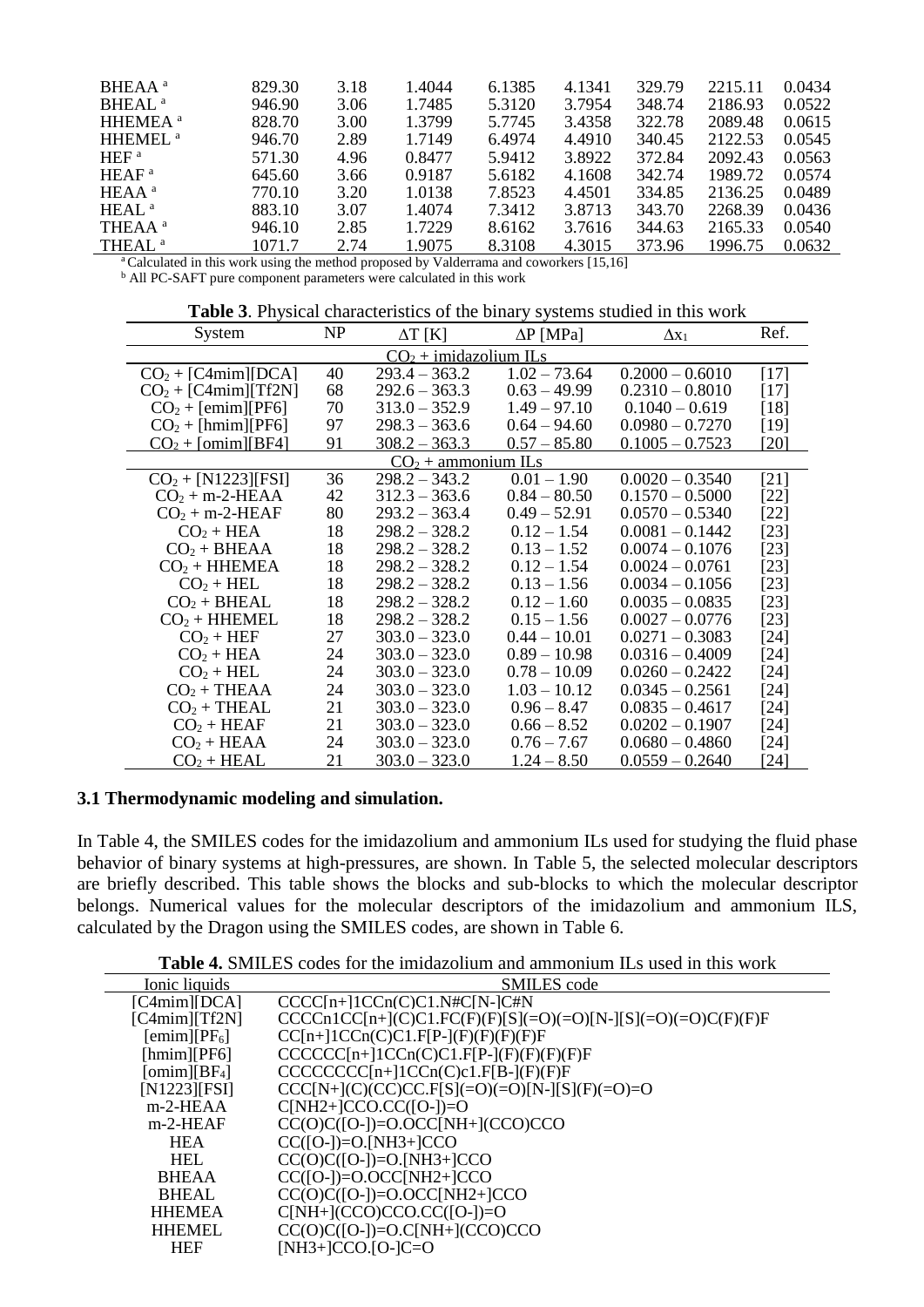| <b>HEAF</b>  | $[NH3+]CCOCCO.[O-]C=O$                                                      |                        |                           |
|--------------|-----------------------------------------------------------------------------|------------------------|---------------------------|
| <b>HEAA</b>  | $CC([O-])=O.[NH3+]CCOCCO$                                                   |                        |                           |
| <b>HEAL</b>  | $CC(O)C([O-])=O.[NH3+]CCOCCO$                                               |                        |                           |
| THEAA        | $CC([O-])=O.OCC[NH+](CCO)CCO$                                               |                        |                           |
| THEAL        | $CC(O)C([O-])=O.OCC[NH+](CCO)CCO$                                           |                        |                           |
|              | <b>Table 5.</b> Description of molecular descriptors selected in this work. |                        |                           |
| Name         | Description                                                                 | <b>Block</b>           | Sub-Block                 |
| <b>AMW</b>   | average molecular weight                                                    |                        |                           |
| nH           | number of Hydrogen atoms                                                    |                        |                           |
| nC           | number of Carbon atoms                                                      | Constitutional indices | Basic descriptors         |
| nN           | number of Nitrogen atoms                                                    |                        |                           |
| nF           | number of Fluorine atoms                                                    |                        |                           |
| Pol          | polarity number                                                             |                        |                           |
| <b>XMOD</b>  | solvation connectivity index of                                             |                        | Solvation<br>connectivity |
|              | order 1                                                                     | Connectivity indices   | indices                   |
| <b>RDCHI</b> | modified Randic index                                                       |                        | Randic-like connectivity  |
| P VSA        | reciprocal distance sum Randic-                                             |                        | indices                   |
|              | like index                                                                  |                        |                           |

**Table 6.** Values for the molecular descriptors of imidazolium and ammonium ILs used in this work

| Ionic liquids   | AMW   | nH | nC | nN             | nF             | Pol | <b>XMOD</b> | <b>RDCHI</b> | VSA<br>P |
|-----------------|-------|----|----|----------------|----------------|-----|-------------|--------------|----------|
| [C4min][DC]     | 6.313 | 18 | 10 | 5              | $\theta$       | 10  | 45.956      | 3.741        | 211.88   |
| [C4min][Tf2]    | 9.824 | 18 | 10 | 3              | 6              | 32  | 90.395      | 4.419        | 211.88   |
| $[emim][PF_6]$  | 8.938 | 14 | 6  | $\overline{2}$ | 6              | 6   | 53.657      | 3.241        | 164.795  |
| [hmin][PF6]     | 7.690 | 22 | 10 | $\overline{2}$ | 6              | 10  | 65.657      | 3.835        | 258.964  |
| $[omim][BF_4]$  | 6.459 | 25 | 12 | $\overline{2}$ | 4              | 12  | 56.263      | 4.075        | 294.278  |
| $[N1223]$ $FSI$ | 8.169 | 20 | 8  | $\overline{2}$ | $\overline{c}$ | 16  | 70.504      | 3.585        | 235.422  |
| m-2-HEAA        | 6.145 | 13 | 5  | 1              | 0              | 2   | 27.343      | 2.734        | 117.711  |
| $m-2$ -HEAF     | 6.468 | 21 | 9  |                | 0              | 13  | 49.399      | 3.605        | 188.338  |
| <b>HEA</b>      | 6.377 | 11 | 4  | 1              | 0              |     | 24.093      | 2.559        | 82.398   |
| <b>HEL</b>      | 6.573 | 13 | 5  |                | 0              | 5   | 30.134      | 2.809        | 94.169   |
| <b>BHEAA</b>    | 6.355 | 15 | 6  | 1              | 0              | 4   | 33.947      | 3.065        | 129.482  |
| <b>BHEAL</b>    | 6.508 | 17 | 7  |                | 0              | 8   | 39.988      | 3.315        | 141.253  |
| <b>HHEMEA</b>   | 6.181 | 17 | 7  | 1              | 0              | 6   | 36.507      | 3.103        | 164.795  |
| <b>HHEMEL</b>   | 6.342 | 19 | 8  | 1              | 0              | 10  | 42.548      | 3.353        | 176.567  |
| <b>HEF</b>      | 6.696 | 9  | 3  |                | 0              | 1   | 22.445      | 2.489        | 58.856   |
| <b>HEAF</b>     | 6.573 | 13 | 5  | 1              | 0              | 4   | 32.445      | 2.995        | 105.94   |
| <b>HEAA</b>     | 6.355 | 15 | 6  | 1              | 0              | 4   | 34.093      | 3.065        | 129.482  |
| <b>HEAL</b>     | 6.508 | 17 | 7  |                | 0              | 8   | 40.134      | 3.315        | 141.253  |
| THEAA           | 6.342 | 19 | 8  |                | 0              | 9   | 43.357      | 3.355        | 176.567  |
| THEAL           | 6.468 | 21 | 9  |                | $\theta$       | 13  | 49.399      | 3.605        | 188.338  |

Results of the thermodynamic consistency tests are shown in Table 7 with the results of the thermodynamic modeling and simulation of the fluid phase behavior of the vapor-liquid equilibrium. NPTC is the number of experimental points considered thermodynamic consistent. The average deviations are expressed as %∆P and %∆y<sup>1</sup> for the bubble pressure and vapor phase composition, respectively, using the PR and the PF-SAFT models. In this table, the results of the thermodynamic simulation are shown for the best configuration of four layers (10-15-10-2). In this configuration, 10 represents the number of independent variables (temperature, liquid phase composition, critical properties, and molecular descriptors), 15 and 10 represent the hidden layers, and 2 represents the number of dependent variables (bubble pressure and the vapor phase composition).

**Table 7**. Results obtained for the thermodynamic modeling and simulation of several binary systems involving imidazolium and ammonium ILs and supercritical  $CO<sub>2</sub>$ 

| System: | NP | <b>NPTC</b> |       |        | PR E <sub>o</sub> S |              |            |                 | <b>PC-SAFT EOS</b> |                                      |                                | <b>ANN</b>                           |
|---------|----|-------------|-------|--------|---------------------|--------------|------------|-----------------|--------------------|--------------------------------------|--------------------------------|--------------------------------------|
| $CO2 +$ |    |             | [K]   | Kii    |                     | $\Delta P^a$ | $\Delta v$ | K <sub>ii</sub> | $\Delta P^a$       | $\Delta$ y <sub>1</sub> <sup>b</sup> | $\Delta \mathrm{P}^\mathrm{a}$ | $\Delta$ y <sub>1</sub> <sup>b</sup> |
|         |    |             | 293.4 | 0.1186 | 0.0420              | 2.55         | 0.00       | 0.0812          | 0.58               | 0.00                                 | 0.50                           | 0.00                                 |
|         |    |             | 303.3 | 0.1240 | 0.0380              | 2.47         | 0.00       | 0.0705          | 0.47               | 0.00                                 | 0.41                           | 0.00                                 |
| [C4min] |    |             | 313.2 | 0.1413 | 0.0401              | l.89         | 0.00       | 0.0712          | 0.68               | 0.00                                 | 0.62                           | 0.00                                 |
| [DCA]   |    |             | 323.1 | 0.1685 | 0.0426              | 7.94         | 0.00       | 0.0698          | 0.51               | 0.00                                 | 0.41                           | 0.00                                 |
|         |    |             | 333.1 | 0.1615 | 0.0327              | 8.34         | 0.00       | 0.0705          | 0.63               | 0.00                                 | 0.52                           | 0.00                                 |
|         |    |             | 343.2 | 0.2024 | 0.0475              | 10.12        | 0.00       | 0.0683          | 0.94               | 0.00                                 | 0.64                           | 0.00                                 |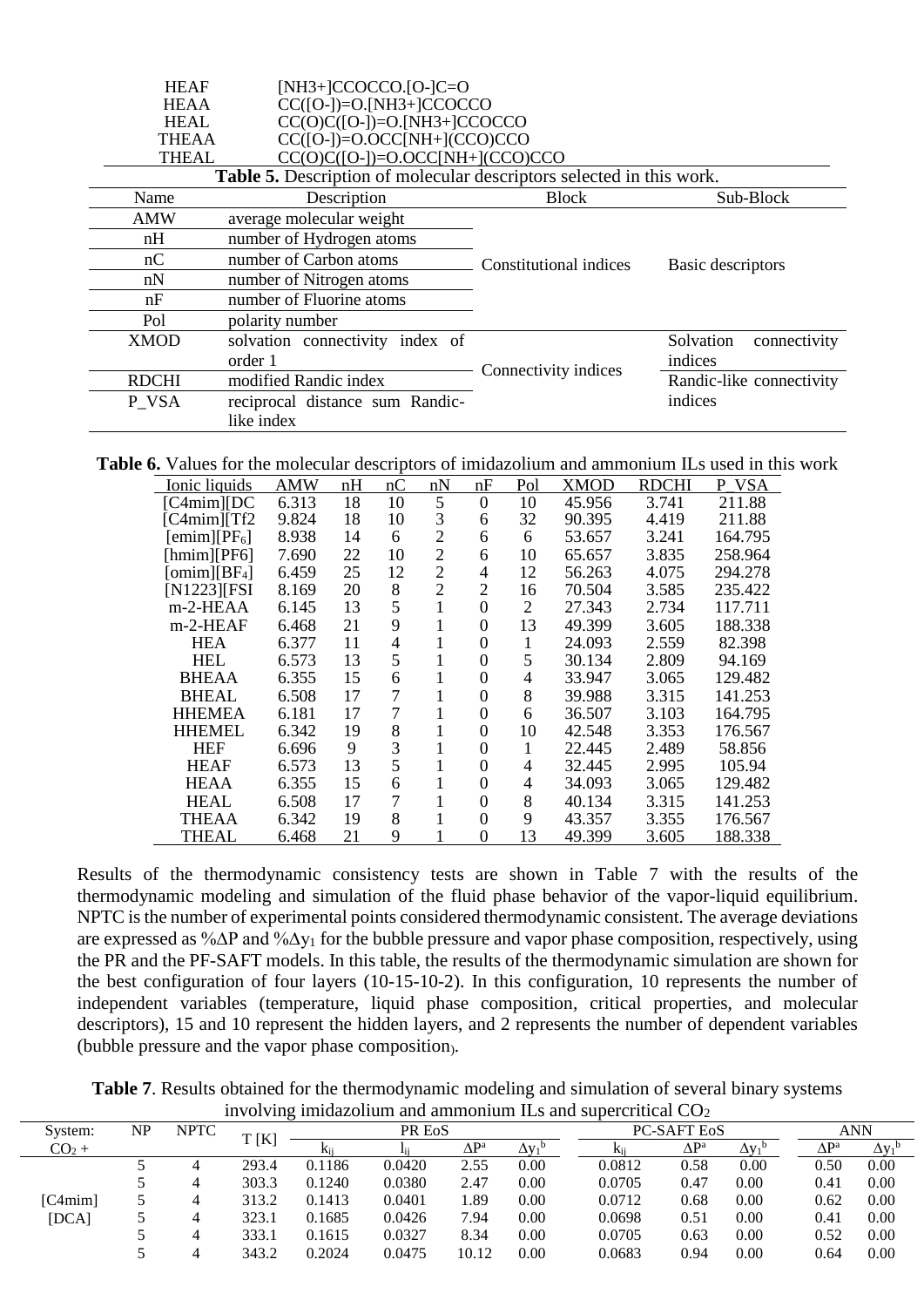|                                 | 5                        | 4                        | 353.1          | 0.0858           | $-0.0160$        | 19.72          | 0.00         | 0.0678           | 0.79         | 0.00                 | 0.51         | 0.00             |
|---------------------------------|--------------------------|--------------------------|----------------|------------------|------------------|----------------|--------------|------------------|--------------|----------------------|--------------|------------------|
|                                 | 5                        | 4                        | 363.2          | 0.1736           | 0.0348           | 3.82           | 0.00         | 0.0689           | 0.80         | 0.00                 | 0.53         | 0.00             |
|                                 | $\overline{9}$           | $\,8\,$                  | 293.3          | 0.0760           | 0.0899           | 17.40          | 0.00         | 0.0325           | 0.68         | 0.00                 | 0.60         | 0.00             |
|                                 | 9                        | 9                        | 303.2          | 0.1268           | 0.1179           | 25.93          | 0.00         | 0.0421           | 0.74         | 0.00                 | 0.63         | 0.00             |
|                                 | 9                        | 9                        | 313.2          | 0.1668           | 0.1471           | 36.19          | 0.00         | 0.0398           | 0.86         | 0.00                 | 0.59         | 0.00             |
| [C4mim]                         |                          | $\,$ 8 $\,$              | 323.2          | 0.0638           | 0.0653           | 22.42          | $0.00\,$     | 0.0354           | 0.81         | 0.00                 | 0.61         | 0.00             |
|                                 | 9<br>8                   | $\,$ 8 $\,$              | 333.2          | $-0.0031$        | 0.0101           | 28.24          | 0.03         | 0.0382           | 0.80         | 0.00                 | 0.58         | 0.00             |
| $[Tf_2N]$                       |                          |                          |                |                  | 0.0489           | 22.13          |              |                  |              |                      | 0.59         |                  |
|                                 | 8                        | $\,$ 8 $\,$              | 343.1          | 0.0488           |                  |                | 0.05         | 0.0371           | 0.68         | 0.00                 |              | 0.00             |
|                                 | 8                        | $\,$ 8 $\,$              | 353.2          | 0.0420           | 0.0452           | 23.16          | 0.10         | 0.0380           | 0.61         | 0.00                 | 0.52         | 0.00             |
|                                 | 8                        | $\,$ 8 $\,$              | 363.2          | 0.1715           | 0.1360           | 12.83          | 0.20         | 0.0392           | 0.75         | 0.00                 | 0.57         | 0.00             |
|                                 | $\overline{6}$           | $\overline{3}$           | 313.1          | 0.3177           | 0.1320           | 31.54          | 0.01         | 0.0312           | 0.71         | 0.00                 | 0.63         | 0.00             |
|                                 | 6                        | $\mathfrak 3$            | 318.0          | 0.2704           | 0.0826           | 34.71          | 0.02         | 0.0307           | 1.03         | $0.00\,$             | 0.80         | 0.00             |
|                                 | 8                        | 5                        | 323.0          | 0.2757           | 0.0652           | 20.67          | 0.03         | 0.0311           | 0.88         | 0.00                 | 0.57         | 0.00             |
| [emim]                          | 8                        | 5                        | 328.0          | 0.2647           | 0.0458           | 23.34          | 0.05         | 0.0323           | 0.95         | 0.00                 | 0.66         | 0.00             |
| $[PF_6]$                        | 9                        | 6                        | 332.9          | 0.2489           | 0.0347           | 23.10          | 0.04         | 0.0303           | 1.04         | 0.00                 | 0.83         | 0.00             |
|                                 | 8                        | $\boldsymbol{7}$         | 342.9          | 0.1653           | $-0.0366$        | 44.71          | 0.11         | 0.0292           | 0.81         | 0.00                 | 0.65         | 0.00             |
|                                 | 8                        | $\tau$                   | 347.8          | 0.1520           | $-0.0422$        | 43.89          | 0.12         | 0.0287           | 0.87         | 0.00                 | 0.62         | 0.00             |
|                                 | 8                        | 6                        | 352.7          | 0.1501           | $-0.0469$        | 40.59          | 0.14         | 0.0308           | 0.90         | 0.00                 | 0.58         | 0.00             |
|                                 | $\overline{2}$           | $\sqrt{2}$               | 298.4          | 0.1234           | 0.0257           | 0.03           | 0.00         | 0.0584           | 0.65         | 0.00                 | 0.47         | 0.00             |
|                                 | 3                        | 3                        | 304.4          | 0.1269           | 0.0260           | 0.60           | 0.00         | 0.0560           | 0.52         | $0.00\,$             | 0.41         | 0.00             |
|                                 | 4                        | $\overline{4}$           | 308.4          | 0.1261           | 0.0228           | 1.91           | 0.00         | 0.0563           | 0.82         | $0.00\,$             | 0.60         | 0.00             |
|                                 | 9                        | 6                        | 313.2          | 0.1638           | 0.0326           | 13.04          | 0.00         | 0.0574           | 0.69         | $0.00\,$             | 0.52         | 0.00             |
|                                 | 10                       | $\boldsymbol{7}$         | 318.2          | 0.1583           | 0.0344           | 11.78          | 0.00         | 0.0561           | 1.06         | 0.00                 | 0.75         | 0.00             |
|                                 | 10                       | $\boldsymbol{7}$         | 323.2          | 0.1919           | 0.0434           | 13.55          | 0.00         | 0.0558           | 0.89         | 0.00                 | 0.61         | 0.00             |
| [hmim]                          | 10                       | $\tau$                   | 328.2          | 0.1803           | 0.0370           | 14.43          | 0.00         | 0.0560           | 1.08         | 0.00                 | 0.67         | 0.00             |
| $[PF_6]$                        | 10                       | $\tau$                   | 333.1          | 0.1470           | 0.0228           | 16.20          | 0.00         | 0.0562           | 0.74         | $0.00\,$             | 0.59         | 0.00             |
|                                 | 10                       | $\tau$                   | 338.1          | 0.1644           | 0.0221           | 16.12          | 0.00         | 0.0557           | 0.83         | 0.00                 | 0.55         | 0.00             |
|                                 | 9                        | 6                        | 343.1          | 0.1494           | 0.0104           | 12.41          | 0.00         | 0.0552           | 0.92         | 0.00                 | 0.62         | 0.00             |
|                                 | $\overline{7}$           | 6                        | 348.2          | 0.2046           | 0.0378           | 8.42           | 0.01         | 0.0554           | 1.06         | $0.00\,$             | 0.63         | 0.00             |
|                                 | 5                        | 5                        | 353.3          | 0.1297           | 0.0116           | 4.64           | 0.00         | 0.0559           | 0.72         | 0.00                 | 0.48         | 0.00             |
|                                 | $\overline{\mathcal{L}}$ | $\overline{\mathcal{L}}$ | 358.6          | 0.1801           | 0.0275           | 0.93           | 0.00         | 0.0551           | 0.76         | 0.00                 | 0.52         | 0.00             |
|                                 | 4                        | 4                        | 363.4          | 0.1877           | 0.0280           | 1.41           | 0.00         | 0.0550           | 0.80         | 0.00                 | 0.61         | 0.00             |
|                                 | 5                        | 5                        | 308.4          | 0.1098           | 0.0281           | 1.00           | 0.00         | 0.0365           | 0.35         | 0.00                 | 0.18         | 0.00             |
|                                 | 8                        | 7                        | 313.2          | 0.1452           | 0.0407           | 11.50          | 0.00         | 0.0369           | 0.68         | 0.00                 | 0.37         | 0.00             |
|                                 | 8                        | $\tau$                   | 318.5          | 0.0547           | $-0.0008$        | 24.50          | 0.00         | 0.0371           | 0.74         | 0.00                 | 0.41         | 0.00             |
|                                 | $\overline{7}$           | $\tau$                   | 323.2          | 0.1342           | 0.0340           | 14.05          | 0.00         | 0.0367           | 0.63         | 0.00                 | 0.43         | 0.00             |
|                                 | 8                        | $\tau$                   | 328.0          | 0.1378           | 0.0316           | 15.19          | 0.01         | 0.0363           | 0.49         | 0.00                 | 0.27         | 0.00             |
| [omim]                          | 8                        | $\boldsymbol{7}$         | 333.4          | 0.1191           | 0.0218           | 18.02          | 0.01         | 0.0369           | 0.89         | 0.00                 | 0.53         | 0.00             |
| [BF <sub>4</sub> ]              | 7                        | $\tau$                   | 338.0          | 0.1196           | 0.0197           | 17.59          | 0.00         | 0.0371           | 1.03         | 0.00                 | 0.78         | 0.00             |
|                                 | 9                        | $\,8\,$                  | 343.0          | 0.0394           | $-0.0112$        | 22.11          | 0.01         | 0.0373           | 1.07         | $0.00\,$             | 0.81         | $0.00\,$         |
|                                 | $\,$ 8 $\,$              | 6                        | 348.3          | 0.1561           | 0.0363           | 2.68           | 0.02         | 0.0369           | 0.62         | 0.00                 | 0.42         | 0.00             |
|                                 | 7                        | 6                        | 353.0          | 0.1606           | 0.0364           | 2.47           | 0.02         | 0.0374           | 0.38         | 0.00                 | 0.21         | 0.00             |
|                                 | 8                        | 6                        | 358.0          | 0.1655           | 0.0367           | 2.43           | 0.03         | 0.0369           | 0.41         | 0.00                 | 0.19         | $0.00\,$         |
|                                 | $8\,$                    | 6                        | 362.9          | 0.1707           | 0.0373           | 2.40           | 0.03         | 0.0366           | 0.33         | 0.00                 | 0.17         | 0.00             |
| $[N1223]$                       | 12                       | 12                       | 298.2          | $-0.0208$        | 0.0148           | 2.22           | 0.00         | 0.1021           | 0.87         | 0.00                 | 0.54         | 0.00             |
| [FSI]                           | 12                       | 12                       | 313.2          | $-0.0213$        | 0.0153           | 0.79           | 0.00         | 0.1136           | 0.61         | 0.00                 | 0.36         | 0.00             |
|                                 | 12<br>$\overline{7}$     | 12                       | 343.2          | 0.0665           | 0.0472           | 11.41          | 0.00         | 0.1085           | 0.89         | 0.00                 | 0.47         | 0.00             |
|                                 | $\boldsymbol{7}$         | 6                        | 313.2          | 0.1939           | 0.0877           | 15.54          | 0.00         | 0.0854           | 1.02         | 0.00                 | 0.74         | 0.00             |
|                                 | $\overline{7}$           | 6                        | 323.3<br>333.4 | 0.2041<br>0.2037 | 0.0881<br>0.0825 | 14.87<br>13.27 | 0.00<br>0.00 | 0.0923<br>0.0954 | 0.98<br>0.85 | $0.00\,$<br>$0.00\,$ | 0.64<br>0.53 | 0.00<br>$0.00\,$ |
| m-2-HEAA                        | $\overline{7}$           | 6                        | 343.3          |                  | 0.0531           | 16.95          | 0.00         | 0.1032           |              |                      | 0.81         | $0.00\,$         |
|                                 | $\boldsymbol{7}$         | 6                        | 353.3          | 0.1508<br>0.0501 | 0.0011           | 30.63          | 0.00         | 0.1008           | 1.03<br>1.05 | 0.00<br>0.00         | 0.75         | $0.00\,$         |
|                                 | $\tau$                   | 6<br>6                   | 363.3          | 0.1841           | 0.0626           | 2.89           | 0.01         | 0.1158           | 0.32         | 0.00                 | 0.18         | 0.00             |
|                                 | 10                       | 9                        | 293.3          | 0.0295           | $-0.0154$        | 18.80          | 0.00         | 0.0785           | 0.85         | 0.00                 | 0.49         | 0.00             |
|                                 | 10                       | 10                       | 303.2          | 0.0410           | $-0.0131$        | 21.37          | 0.00         | 0.0841           | 1.01         | 0.00                 | 0.80         | 0.00             |
|                                 | 10                       | 10                       | 313.3          | 0.0486           | $-0.0157$        | 20.23          | 0.00         | 0.0823           | 0.81         | 0.00                 | 0.61         | 0.00             |
|                                 | 10                       | 10                       | 323.2          | 0.0629           | $-0.0108$        | 17.37          | 0.00         | 0.0895           | 1.03         | 0.00                 | 0.79         | 0.00             |
| m-2-HEAF                        | 10                       | $10\,$                   | 333.3          | 0.0586           | $-0.0136$        | 17.54          | 0.00         | 0.0901           | 0.75         | 0.00                 | 0.51         | 0.00             |
|                                 | 10                       | $10\,$                   | 343.3          | $-0.1062$        | $-0.0751$        | 39.38          | 0.00         | 0.0887           | 0.84         | $0.00\,$             | 0.49         | $0.00\,$         |
|                                 | 10                       | 10                       | 353.3          | 0.0265           | $-0.0313$        | 20.76          | 0.01         | 0.0906           | 1.02         | 0.00                 | 0.83         | 0.00             |
|                                 | 10                       | 10                       | 363.3          | 0.0177           | $-0.0450$        | 22.80          | 0.01         | 0.0912           | 0.87         | 0.00                 | 0.62         | 0.00             |
|                                 | 6                        | 6                        | 298.2          | 0.0213           | $-0.0022$        | 0.56           | 0.00         | 0.1236           | 0.23         | 0.00                 | 0.16         | 0.00             |
| HEA <sup>c</sup>                | 6                        | 6                        | 313.2          | 0.0001           | $-0.0037$        | 0.76           | 0.00         | 0.1141           | 0.18         | 0.00                 | 0.12         | 0.00             |
|                                 | 6                        | 6                        | 328.2          | $-0.0420$        | $-0.0238$        | 1.67           | 0.00         | 0.1159           | 0.60         | 0.00                 | 0.34         | 0.00             |
|                                 | 6                        | 6                        | 298.2          | $-0.0129$        | $-0.0070$        | 0.60           | 0.00         | 0.1021           | 0.32         | 0.00                 | 0.18         | 0.00             |
| $\operatorname{HEL}^\mathrm{c}$ | 6                        | 6                        | 313.2          | $-0.0006$        | $-0.0011$        | 0.91           | 0.00         | 0.0975           | 0.27         | 0.00                 | 0.13         | 0.00             |
|                                 | 6                        | 6                        | 328.2          | 0.0059           | $-0.0212$        | 1.35           | 0.00         | 0.1008           | 0.31         | 0.00                 | 0.19         | 0.00             |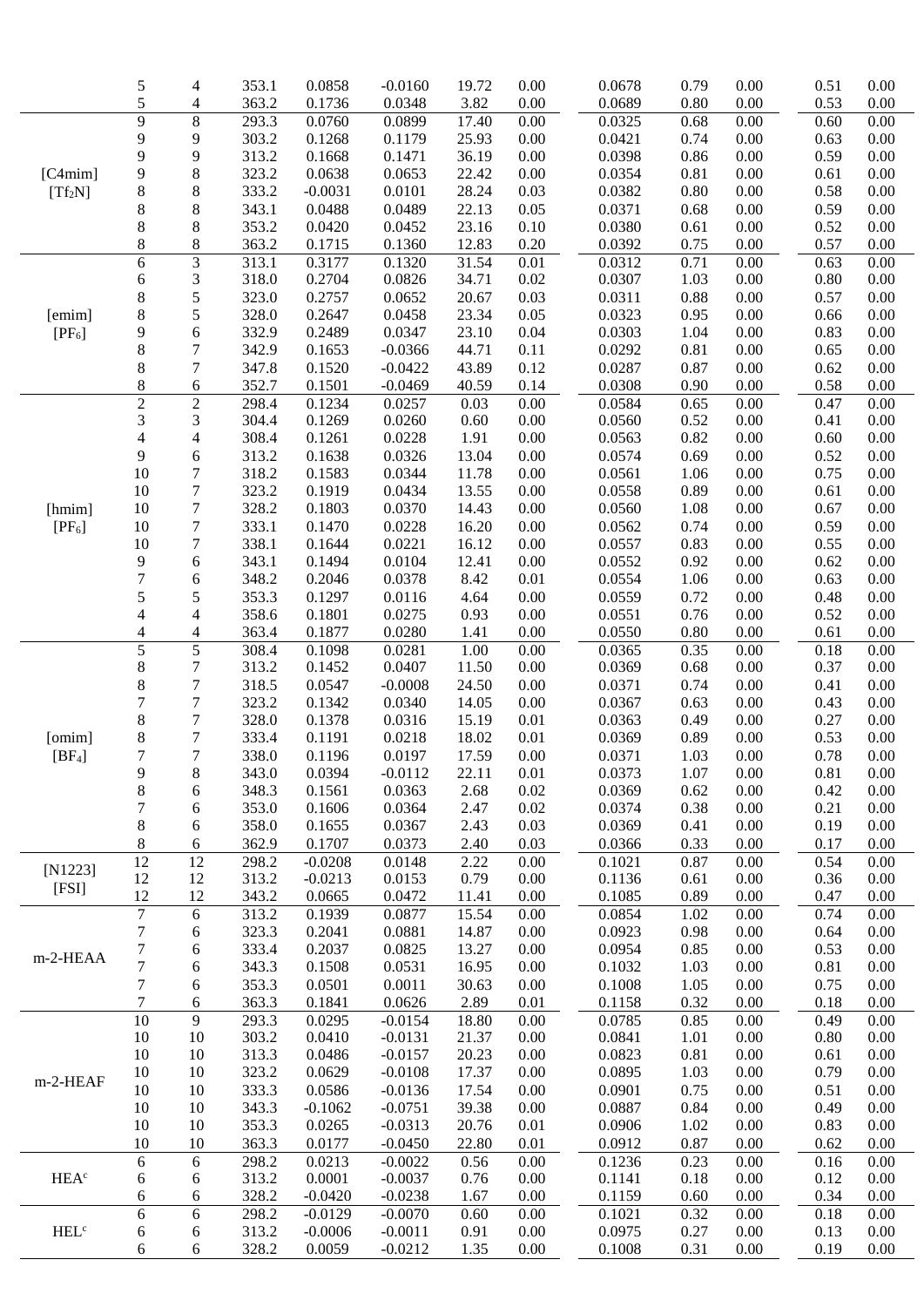|                  | 6              | 6              | 298.2 | 0.0033    | $-0.0124$ | 0.68              | 0.00              | 0.1232                                                                                                                                                                                                         | 0.33 | 0.00              | 0.18 | 0.00              |
|------------------|----------------|----------------|-------|-----------|-----------|-------------------|-------------------|----------------------------------------------------------------------------------------------------------------------------------------------------------------------------------------------------------------|------|-------------------|------|-------------------|
| <b>BHEAA</b>     | 6              | 6              | 313.2 | $-0.0096$ | $-0.0138$ | 0.75              | 0.00              | 0.1285                                                                                                                                                                                                         | 0.24 | 0.00              | 0.13 | 0.00              |
|                  | 6              | 6              | 328.2 | 0.0041    | $-0.0162$ | 0.50              | 0.00              | 0.1321                                                                                                                                                                                                         | 0.18 | 0.00              | 0.11 | 0.00              |
|                  | 6              | 6              | 298.2 | 0.0010    | $-0.0075$ | 0.50              | 0.00              | 0.1033                                                                                                                                                                                                         | 0.26 | 0.00              | 0.14 | 0.00              |
| <b>BHEAL</b>     | 6              | 6              | 313.2 | $-0.0466$ | $-0.0165$ | 0.41              | 0.00              | 0.1121                                                                                                                                                                                                         | 0.19 | 0.00              | 0.12 | 0.00              |
|                  | 6              | 6              | 328.2 | 0.1487    | 0.0068    | 0.83              | 0.00              | 0.1274                                                                                                                                                                                                         | 0.33 | 0.00              | 0.21 | 0.00              |
|                  | 6              | 6              | 298.2 | 0.0535    | $-0.0138$ | 0.57              | 0.00              | 0.1320                                                                                                                                                                                                         | 0.17 | 0.00              | 0.12 | 0.00              |
| <b>HHEMEA</b>    | 6              | 6              | 313.2 | 0.0421    | $-0.0184$ | 0.66              | 0.00              | 0.1287                                                                                                                                                                                                         | 0.20 | 0.00              | 0.13 | 0.00              |
|                  | 6              | 6              | 328.2 | $-0.2585$ | $-0.1150$ | 2.57              | 0.00              | 0.1196                                                                                                                                                                                                         | 0.35 | 0.00              | 0.17 | 0.00              |
|                  | 6              | 6              | 298.2 | 0.0025    | $-0.0121$ | 0.50              | $\overline{0.00}$ | 0.1025                                                                                                                                                                                                         | 0.17 | $\overline{0.00}$ | 0.13 | $\overline{0.00}$ |
| <b>HHEMEL</b>    | 6              | 6              | 313.2 | 0.0026    | $-0.0133$ | 0.56              | 0.00              | 0.1036                                                                                                                                                                                                         | 0.16 | 0.00              | 0.10 | 0.00              |
|                  | 6              | 6              | 328.2 | $-0.1004$ | $-0.0481$ | 0.75              | 0.00              | 0.0985                                                                                                                                                                                                         | 0.23 | 0.00              | 0.08 | 0.00              |
|                  | 9              | 9              | 303.0 | 0.2084    | 0.0720    | 1.81              | 0.04              | 0.0874                                                                                                                                                                                                         | 0.19 | 0.00              | 0.09 | 0.00              |
| <b>HEF</b>       | 9              | 9              | 313.0 | 0.2907    | 0.1127    | 3.99              | 0.09              | 0.0895                                                                                                                                                                                                         | 0.26 | 0.00              | 0.10 | 0.00              |
|                  | 9              | 9              | 323.0 | 0.3158    | 0.1154    | 4.57              | 0.13              | 0.0812                                                                                                                                                                                                         | 0.31 | 0.00              | 0.13 | 0.00              |
|                  | $\overline{8}$ | 8              | 303.0 | 0.1052    | 0.0224    | 2.28              | 0.00              | 0.0623                                                                                                                                                                                                         | 0.32 | 0.00              | 0.20 | 0.00              |
| HEA <sup>d</sup> | 8              | 8              | 313.0 | 0.1572    | 0.0377    | 2.65              | 0.00              | 0.0740                                                                                                                                                                                                         | 0.30 | 0.00              | 0.21 | 0.00              |
|                  | $8\,$          | 8              | 323.0 | 0.2008    | 0.0483    | 5.94              | 0.00              | 0.0785                                                                                                                                                                                                         | 0.27 | 0.00              | 0.17 | 0.00              |
|                  | $8\,$          | 8              | 303.0 | 0.0567    | 0.0054    | 4.48              | 0.00              | 0.0871                                                                                                                                                                                                         | 0.36 | 0.00              | 0.18 | 0.00              |
| HEL <sup>d</sup> | $\,8\,$        | 8              | 313.0 | 0.1449    | 0.0262    | 4.21              | 0.00              | 0.0886                                                                                                                                                                                                         | 0.21 | 0.00              | 0.11 | 0.00              |
|                  | 8              | 8              | 323.0 | 0.2023    | 0.0429    | 3.86              | 0.00              | 0.0907                                                                                                                                                                                                         | 0.25 | 0.00              | 0.14 | 0.00              |
|                  | $\overline{7}$ | $\overline{7}$ | 303.0 | 0.2754    | 0.0471    | 2.32              | 0.00              | 0.1032                                                                                                                                                                                                         | 0.41 | 0.00              | 0.19 | 0.00              |
| <b>HEAF</b>      | $\overline{7}$ | 7              | 313.0 | 0.3213    | 0.0537    | 1.26              | 0.00              | 0.1007                                                                                                                                                                                                         | 0.32 | 0.00              | 0.21 | 0.00              |
|                  | $\tau$         | 7              | 323.0 | 0.3074    | 0.0341    | 3.25              | 0.01              | 0.1012                                                                                                                                                                                                         | 0.28 | 0.00              | 0.17 | 0.00              |
|                  | $\overline{8}$ | $\overline{8}$ | 303.0 | 0.0647    | 0.0163    | 1.38              | 0.00              | 0.1362                                                                                                                                                                                                         | 0.30 | 0.00              | 0.22 | 0.00              |
| <b>HEAA</b>      | 8              | 8              | 313.0 | 0.0763    | 0.0185    | 1.83              | 0.00              | 0.1208                                                                                                                                                                                                         | 0.28 | 0.00              | 0.16 | 0.00              |
|                  | $\,8\,$        | 8              | 323.0 | 0.0810    | 0.0191    | 1.27              | 0.00              | 0.1038                                                                                                                                                                                                         | 0.18 | 0.00              | 0.07 | 0.00              |
|                  | $\overline{7}$ | 6              | 303.0 | 0.1022    | 0.0089    | 2.36              | 0.00              | 0.1320                                                                                                                                                                                                         | 0.41 | 0.00              | 0.20 | 0.00              |
| <b>HEAL</b>      | 7              | 7              | 313.0 | 0.1434    | 0.0204    | 2.04              | 0.00              | 0.1424                                                                                                                                                                                                         | 0.38 | 0.00              | 0.19 | 0.00              |
|                  | 7              | 7              | 323.0 | 0.0984    | 0.0071    | 4.06              | 0.00              | 0.1386                                                                                                                                                                                                         | 0.48 | 0.00              | 0.21 | 0.00              |
|                  | $\overline{8}$ | 7              | 303.0 | 0.1453    | 0.0195    | 4.19              | 0.00              | 0.1241                                                                                                                                                                                                         | 0.47 | 0.00              | 0.18 | 0.00              |
| <b>THEAA</b>     | 8              | 8              | 313.0 | 0.0992    | 0.0042    | 2.54              | 0.00              | 0.1432                                                                                                                                                                                                         | 0.29 | 0.00              | 0.16 | 0.00              |
|                  | $\,8\,$        | 8              | 323.0 | 0.1001    | 0.0012    | 4.73              | 0.00              | 0.1387                                                                                                                                                                                                         | 0.41 | 0.00              | 0.18 | 0.00              |
|                  | $\overline{7}$ | $\overline{7}$ | 303.0 | $-0.0286$ | 0.0029    | $\overline{1.70}$ | 0.00              | 0.0985                                                                                                                                                                                                         | 0.31 | 0.00              | 0.17 | 0.00              |
| <b>THEAL</b>     | $\overline{7}$ | 7              | 313.0 | $-0.0341$ | 0.0031    | 1.72              | 0.00              | 0.0856                                                                                                                                                                                                         | 0.25 | 0.00              | 0.12 | 0.00              |
|                  | $\overline{7}$ | $\tau$         | 323.0 | $-0.0311$ | 0.0035    | 1.47              | 0.00              | 0.1041                                                                                                                                                                                                         | 0.20 | 0.00              | 0.11 | 0.00              |
|                  |                |                |       |           |           |                   |                   | a: $\Delta P = \frac{100}{NPTC} \sum_{i}^{NPTC} \frac{ P^{exp} - P^{calc} }{P_i^{exp}}$ ; b: $\Delta y_1 = \frac{100}{NPTC} \sum_{i}^{NPTC} \frac{ y_1^{exp} - y_1^{calc} }{y_{1,i}^{exp}}$ ; c: [23]; d: [24] |      |                   |      |                   |
|                  |                |                |       |           |           |                   |                   |                                                                                                                                                                                                                |      |                   |      |                   |
|                  |                |                |       |           |           |                   |                   |                                                                                                                                                                                                                |      |                   |      |                   |

In Figure 1, experimental data and results are presented for the thermodynamic modeling (PR and PC-SAFT EoS) and the predicted results obtained with the ANNs for two binary systems: (a)  $CO<sub>2</sub>$  + [C4mim][Tf<sub>2</sub>N] at 363.2 K and (b)  $CO_2$  + m-2-HEAA at 363.4 K. It is easy to appreciate the good agreement presented by the PC-SAFT Eos and the ANN model for modeling and predicting the vapor phase, while the results obtained with the PR EoS have a poor behavior in the vapor phase.



**Figure 1.** Results for the fluid phase behavior of the system: (a)  $CO_2 + [C4mim][Tf_2N]$  at 363.2 K, (b)  $CO<sub>2</sub> + m-2-HEAA$  at 363.4 K

# **4 CONCLUSIONS**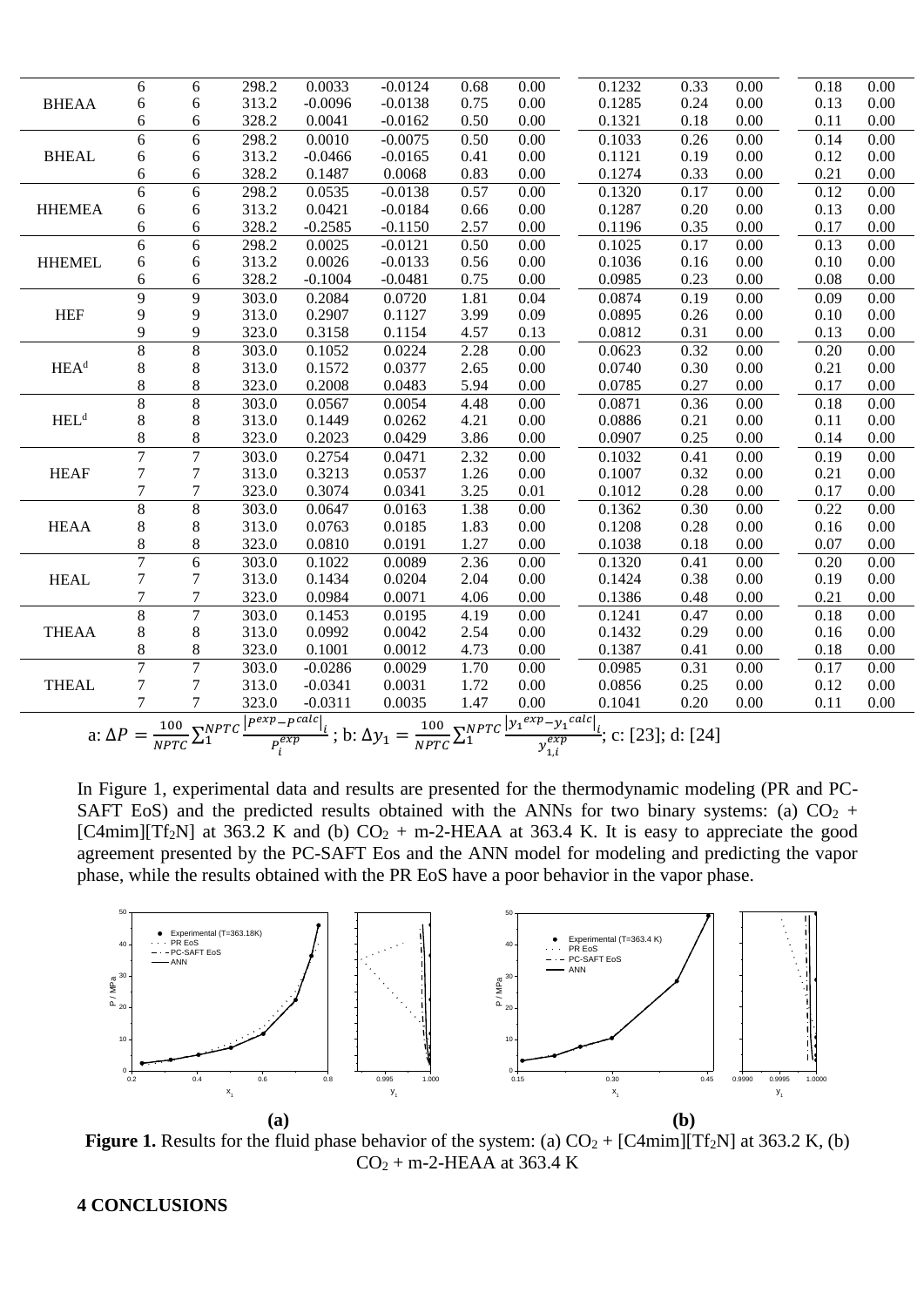Experimental data, obtained from the literature, are submitted to the thermodynamic consistency to determine the experimental points considered consistent from the point of view of the thermodynamics, through of the Gibbs-Duhem equation. From the molecular configuration of imidazolium and ammonium ILs, the SMILES code could be obtained and from these, the values of the molecular descriptors were predicted by the Dragon. It is possible to model thermodynamically, using cubic and non-cubic EoS, the fluid phase behavior of systems containing imidazolium and ammonium ILs under supercritical conditions using  $CO<sub>2</sub>$  as a solvent. On the other hand, it is also possible to predict the bubble pressure and vapor phase composition using artificial neural networks and molecular descriptors through the optimum architecture. From the numerical results, it can be deduced that the PC-SAFT EoS and the ANN are the models that showed more success for the thermodynamic modeling and simulation of the fluid phase behavior in terms of the deviation in the bubble pressure and the vapor phase composition.

# **ACKNOWLEGMENTS**

The financial supports of the Fundação de Amparo à Pesquisa do Estado de São Paulo, FAPESP (Brazil), through grants 2015/05155-8 and 2018/01511-2, are gratefully acknowledged.

# **REFERENCES**

[1] VEKARIYA, R. L., A review of ionic liquids: applications towards catalytic organic transformations, J.

Mol. Liq., Vol. 227, p. 44.

[2] LEI, Z. et al., Introduction: ionic liquids, Chem. Rev., Vol. 117, p. 6633.

[3] WANG, B. et al., Are ionic liquids chemically stable?, Chem. Rev., Vol. 117, p. 7113.

[4] BRANCO, L. C., Líquidos iónicos: aplicações e perspectivas futuras. In: ANO INTERNCIONAL DA LUZ 2015. Lisboa, Portugal: Química, Vol. 139, p. 15.

[5] ROGERS, R. D.; SEDDON, K. R., Ionic liquids – solvents of the future?, Science, Vol. 302, p. 792.

[6] DONG, K. et al. Multiscale studies on ionic liquids, Chem. Rev., Vol. 117, p. 6636.

[7] MARSH, K. N.; BOXALL, J. A.; LICHTENTHALER, R., Room temperature ionic liquids and their mixtures – a review, Fluid Phase Equilibr., Vol. 219, p. 93.

[8] PENG, D. Y.; ROBINSON, D. B., A new two-constant equation of state, Ind. Eng. Chem. Fundam., Vol. 15, p. 59.

[9] GROSS, J.; SADOWSKI, G., Application of perturbation theory to a hard-chain reference fluid: an equation of state for square-well chains, Fluid Phase Equilibr., Vol. 168, p. 183.

[10] GROSS, J.; SADOWSKI, G., Perturbed-chain SAFT: an equation of state based on a perturbation theory for chain molecules, Ind. Eng. Chem. Res.*,* Vol. 40, p. 1244.

[11] ÀLVAREZ, V. H.; AZNAR, M., Application of a thermodynamic consistency test to binary mixtures containing an ionic liquid, The Open Thermodynamics Journal, Vol. 2, p. 25.

[12] VALDERRAMA, J. O.; FORERO, L. A.; ROJAS, R. E., Critical properties and normal boiling temperature of ionic liquids. Update and a new consistency test, Ind. Eng. Chem. Res., Vol. 51, p. 7838.

[13] da SILVA, I. N.; SPATTI, D. N.; FLAUZINO, R. A.; LIBONI, L. H.; ALVES, S. F., Artificial neural networks – A practical course; Springer International Publishing Switzerland, 2017

[14] DANISHUDDIN, A.; KHAN, A. U. Descriptors and their selection methods in QSAR analysis: paradigm for drug design, Drug Discov. Today, Vol. 21, p. 1291.

[15] VALDERRAMA, J. O.; ROBLES, P. A., Critical properties, normal boiling temperatures, and acentric factors of fifty ionic liquids, Ind. Eng. Chem. Res., Vol. 46, p. 1338.

[16] VALDERRAMA, J. O.; FORERO, L. A.; ROJAS, R. E., Extension of a group contribution method to estimate the critical properties of ionic liquids of high molecular mass, Ind. Eng. Chem. Res., Vol. 54, p. 3480.

[17] CARVALHO, P. J. et al., High pressure phase behavior of carbon dioxide in 1-butyl-3-methylimidazolium bis(trifluoromethylsulfonyl)imide and 1-butyl-3-methylimidazolium dicyanamide ionic liquids, J. Supercrit. Fluid., Vol. 50, p. 105.

[18] SHARIATI, A.; PETERS, C. J., High-pressure phase behavior of systems with ionic liquids: II. The binary system carbon dioxide+1-ethyl-3-methylimidazolium hexafluorophosphate, J. Supercrit. Fluid., Vol. 29, p. 43.

[19] SHARIATI, A.; PETERS, C. J., High-pressure phase behavior of systems with ionic liquids Part III. The binary system carbon dioxide + 1-hexyl-3-methylimidazolium hexafluorophosphate, J. Supercrit. Fluid., Vol. 30, p. 139.

[20] GUTKOWSKI, K I.; SHARIATI, A.; PETERS, C. J., High-pressure phase behavior of the binary ionic liquid system 1octyl-3-methylimidazolium tetrafluoroborate + carbon dioxide, J. Supercrit. Fluid., Vol. 39. P. 187.

[21] TAGIURI, A. et al., Effect of cation on the solubility of carbon dioxide in three bis(fluorosulfonyl)imide low viscosity ([FSI]) ionic liquids, Fluid Phase Equilibr., Vol. 375, p. 324.

[22] MATTEDI, S. et al., High pressure CO<sub>2</sub> solubility in N-methyl-2-hydroxyethylammonium protic ionic liquids, J. Supercrit. Fluid., Vol. 56, p. 224.

[23] KURNIA, K. A. et al., Thermodynamic properties of CO<sub>2</sub> absorption in hydroxyl ammonium ionic liquids at pressures of (100–1600) kPa, J. Chem. Thermodyn., Vol. 41, p. 1069.

[24] YUAN, X. et al., Solubilities of CO<sub>2</sub> in hydroxyl ammonium ionic liquids at elevated pressures, Fluid Phase Equilibr., Vol. 257, p. 195.